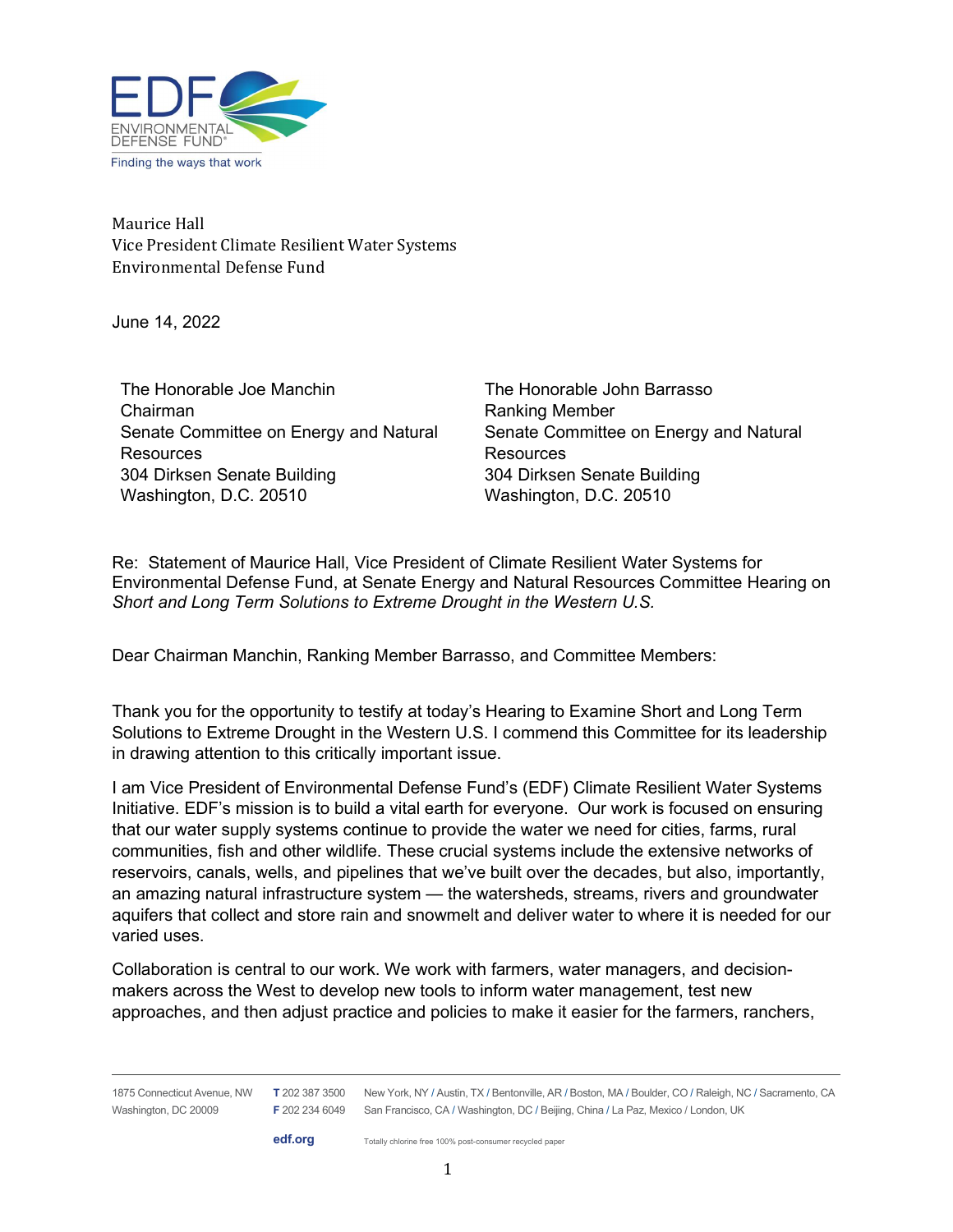and water managers who get up every day making water decisions to contribute to the longterm resilience of their communities, natural surroundings, economies and bottom lines.

### The Urgency of the Moment:

For the past three decades, since my graduate work in water resources at Colorado State University, I have focused my career on sustainable water management in the western United States. I have learned to accept as reality what John Wesley Powell warned us about more than a hundred and twenty years ago: Drought in the West is always lurking behind the ample rains and snows in any given year. Yet, what we've experienced over the last few years is different, and it truly scares me. The driest first three months of the year on record in California, even after massive storms in the Sierras in December of last year. The first ever shortage declaration on the Colorado River. Unprecedented fallowing of rice fields in the Sacramento Valley. Deadly record-breaking heat in the Pacific Northwest. The western United States is facing an unprecedented drought emergency. Our water supplies for communities, agriculture and wildlife are now dwindling at a truly alarming rate.

## A Drought above Ground, Below Ground, and Across the West:

A great deal of attention has rightfully focused on the dire conditions of the Colorado River Basin. The symptoms may look a bit different in different places, but the short-term and longterm drought conditions that we see vividly in the bathtub rings of Lake Mead and Lake Powell are prevalent all across the West — in the remote farming basins of Nevada, the small communities of northeastern New Mexico, the Tribal lands of the Colorado Plateau, and across the Central Valley of California. While the drought is especially evident where surface water reservoirs have plummeted to record low levels, I want to emphasize that the drought conditions are similarly severe in our less visible groundwater aquifers, which underpin our rivers and streams and supply water to many of our rural communities that have no other options for water supply.

# A Portfolio – Employing the Full Suite of Tools for Building Resilience:

The urgency of the situation is clear. And, while we can't "fix" the drought, we do thankfully have options for responding to drought and reducing the water supply risks, community impacts, economic disruptions and ecosystem damage. The basic problem is that of matching supply and demand. Like with a checking account, if you continue to spend more than comes in, at some point, the imbalance will come back to bite you. This is the same with a river basin or a groundwater aquifer. You can only take out more than goes in for so long. At some point, you will have to come into balance, or your account goes to zero, with unfortunate side effects. However, our historic approach of establishing a long-term supply and then divvying out allocations accordingly is no longer realistic. We can no longer depend on the steady income of rain and snow in the West to refill our water account. So, our toolbox must include tools for adjusting the supply and the demand and increasing flexibility to more strategically deploy water when and where it's needed most urgently for multiple benefits. In a word, we must build resilience.

### Our Shared Challenge – The Importance of Collaboration and Good Data

Historically, water challenges in the West have too often migrated toward conflict, pitting rural against urban, irrigated agriculture against cities, farms versus fish, or even neighbor against neighbor. These opposing postures have rarely resulted in good outcomes for any one stakeholder, much less for the community of which we all are a part. In our water work at EDF,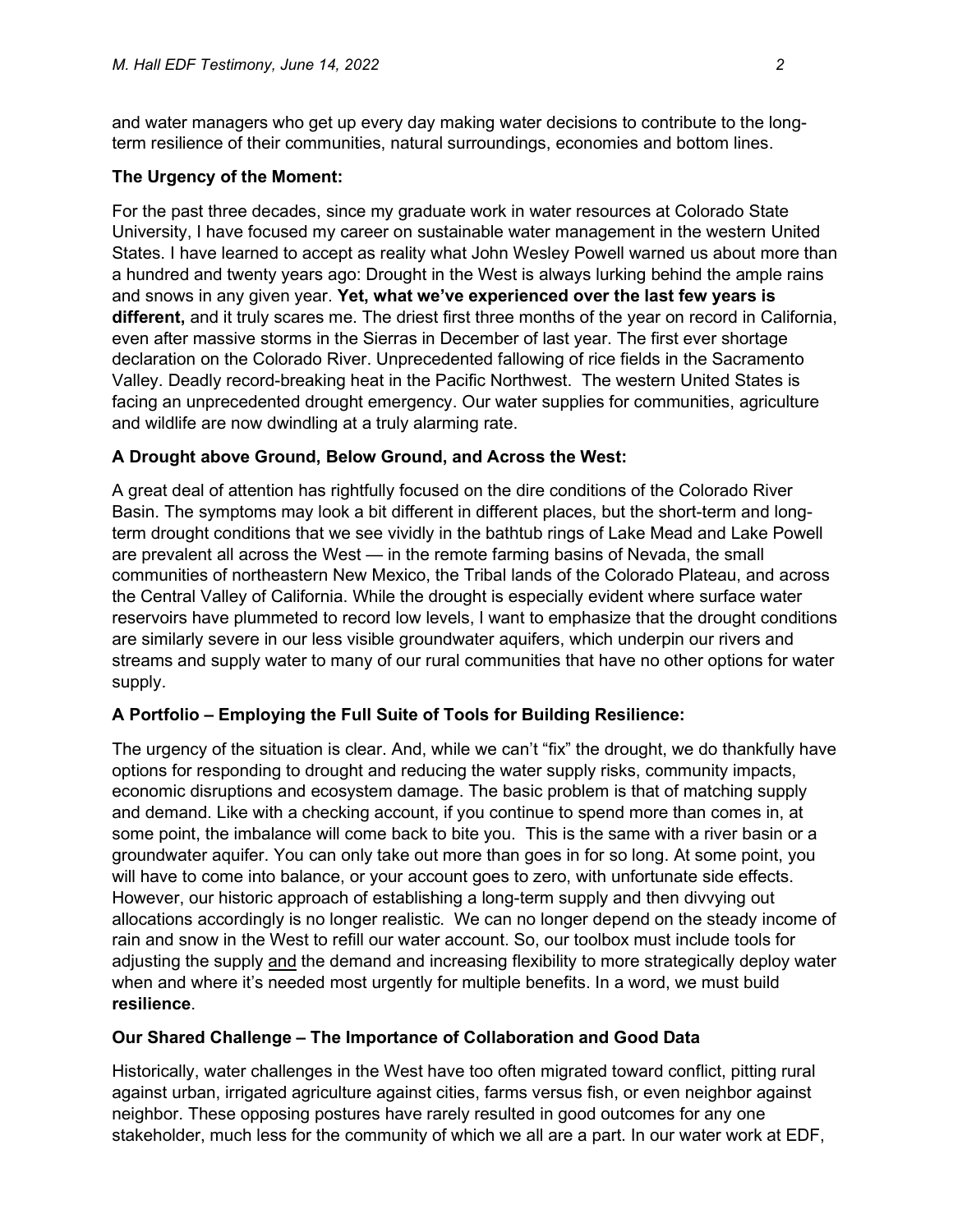we see our water challenges as shared ones, and the solutions we need in a continuously changing future are most likely to come from good faith collaboration. I have personally worked alongside farmers, ranchers, local water agency staff, researchers, and state and federal agencies for decades, and I honor the unique perspectives and inventiveness that each brings to the table.

The more quickly we can get different stakeholders together and develop a shared understanding of our water supply situation and trajectory, the more quickly and efficiently we can deploy our limited resources and energies to develop the innovative approaches that we desperately need.

Critical to getting on the same page — and to designing successful approaches — is accurate monitoring and measurement technologies that allow water users, providers and administrators to comprehensively understand surface and ground water supplies. Best available data in forecasting, modeling, and monitoring of water availability and consumptive water use are critical to proactive decision-making and drought response. This need has led EDF to engage with partners in development and improvement of information tools like OpenET and an open source groundwater accounting platform. Maintaining and improving the long-standing programs of USGS' stream-gaging network and the NRCS' SNOTEL system are similarly important sources of water data, even as public-private partnerships can improve the data analysis and forecasting from these key data sets.

### Resilience Strategies

To start with, targeted investments in our water infrastructure are an important component of a comprehensive portfolio to build resilience. Infrastructure investment creates jobs and supports economies. Federal infrastructure investment multiplies federal dollars invested by creating long-term water sustainability, with ripple effects on local economies and communities. This investment should include long-needed repairs and upgrades to conveyance canals, municipal infrastructure and irrigation systems. In some cases, additional storage or upgrades to existing reservoir storage to improve flexibility may also be helpful. These investments should be assessed carefully to ensure that the benefit gained is truly worth the often high costs. We should also rethink how existing facilities can be operated differently, or "re-operated," to provide additional benefits beyond those originally envisioned when the facilities were designed and built.

Infrastructure investments must also extend to our **natural infrastructure**, which has long been neglected. This includes the forested, rangeland, and agricultural watersheds that collect rain and snowmelt and deliver it to streams and rivers. It also includes the amazing natural infrastructure of our groundwater aquifers, which filter, collect, store and deliver water to millions of wells across the West for irrigation, communities, and households. Urgently needed investments in natural infrastructure include:

- Restoring the ability of watersheds to retain and release water to bolster resilience to drought and flood.
- Protecting and restoring watersheds, especially headwater systems.
- Investing in groundwater monitoring wells and information systems to improve our understanding of the condition and trajectory of groundwater aquifers.
- Enabling proactive groundwater management, including managed aquifer recharge.

Proactive groundwater management is an especially urgent need for rural regions of the West. In my recently adopted home state of New Mexico, for instance, 95% of rural and small-town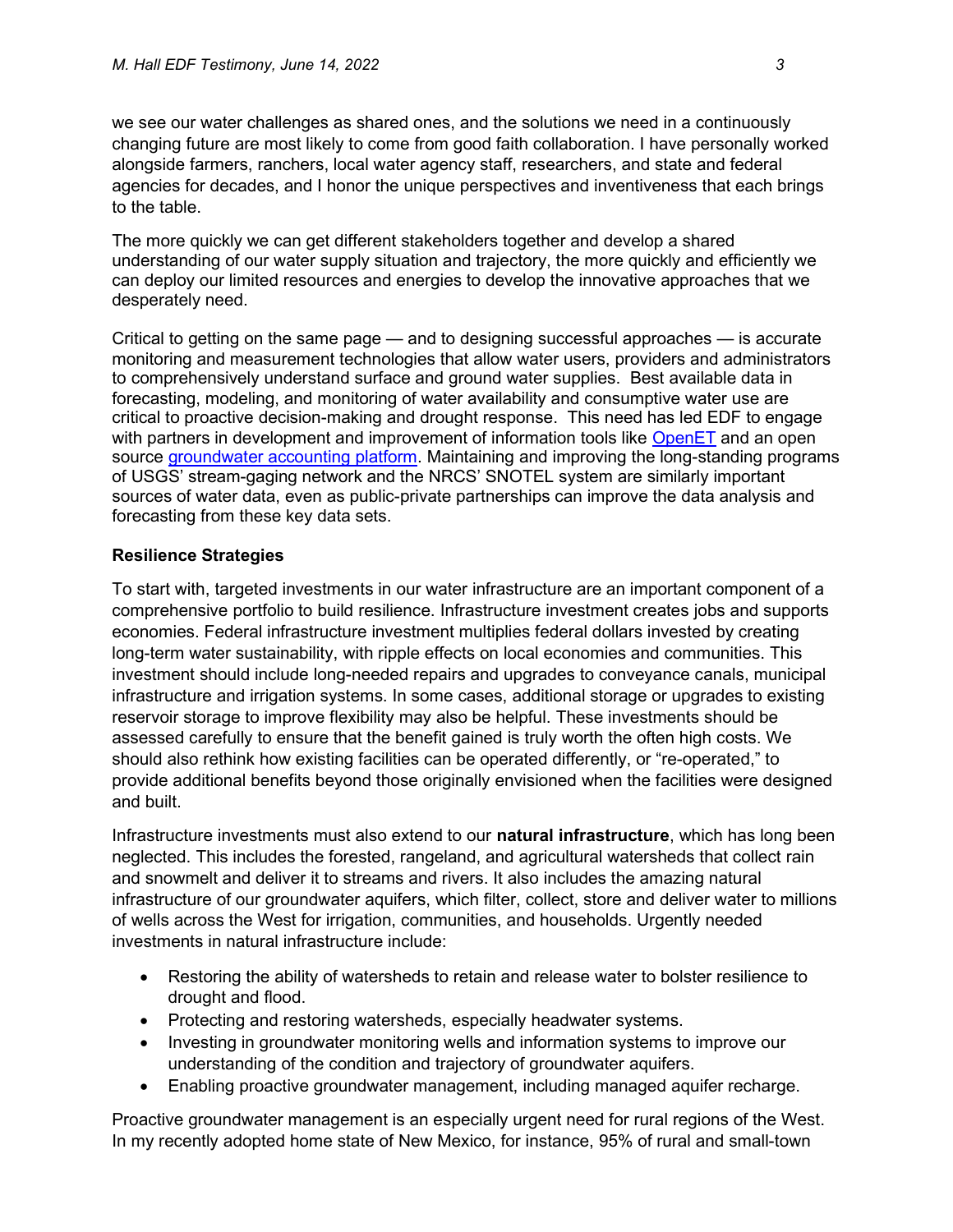residents outside the Albuquerque and Santa Fe metropolitan areas are completely dependent on groundwater for their basic water needs. With groundwater levels plummeting, the economic and cultural future of these rural areas is dependent on careful management of their limited groundwater supplies.

While targeted investments to increase supply are an important part of a comprehensive portfolio, water is simply overallocated in many regions of the West. We have come to expect more water to be available that we can reasonably expect to see in the future. In these regions, a broad portfolio of demand adjustment strategies is also critical. These strategies include:

- Municipal water conservation.
- Municipal water recycling and re-use.
- Water-saving agricultural practices, such as switching to lower water use crops and deficit irrigation.
- Voluntary, compensated transactions.

A 2021 report (Ten Strategies for Climate Resilience in the Colorado River Basin) developed by a coalition of conservation organizations highlights a spectrum of possible strategies that can help mitigate and adapt to climate change driven drought and aridification. While the report focused on the Colorado River Basin, these strategies, which range from the innovative to the well tested, provide a spectrum of options to help build much needed resilience in different parts of the West. Strategies, for example, that advance management, restoration, and enhancement of natural water infrastructure in mountain forests help recharge groundwater flows, provide natural wildfire breaks, and allow for slow-timed releases and filtration to rivers and streams that are used for drinking water, irrigation and habitat. Incentives to improve agriculture infrastructure and practices (i.e., installing on-the-ground technologies, switching to drought-resistant crops, promoting regenerative practices) that enhance soil health and advance water conservation also have the potential to produce long-term benefits for building resilience to drought and climate change and improving overall water supply.

Investments from the Infrastructure Investment and Jobs Act (IIJA) have helped kickstart these and other useful strategies to help build resilience throughout the West. For example, the IIJA includes \$100 million for natural infrastructure projects through the WaterSMART program, \$2.1 billion for forest ecosystem restoration and \$100 for multi-benefit watershed health projects. The challenge now is to streamline the processes and eliminate barriers for maximizing the opportunities to access and implement the funds for the benefit of communities and the environment.

An example of applying a portfolio approach with a long-term commitment to collaborative planning and then executing projects is playing out in arid eastern Washington's Yakima River Basin. The Yakima Basin's Integrated Plan is a high-priority IIJA investment because its projects are planned and prioritized as important contributions to the economic and water security of the basin as a whole — including the basin's robust agricultural community, Tribal community, and the recovery of its imperiled fish and wildlife. For example, Trout Unlimited has partnered with the Kittitas Reclamation District on canal lining and piping, which then allows conveyance of that conserved water during drought to streams key to the survival of imperiled salmon and steelhead. The story, here, of this on-going project illustrates the important economic multiplier of well-designed projects like this one that are part of the Yakima Integrated Plan implementation. Similarly, stories of collaboration to restore headwater meadows in the Sierra Nevada Mountains to recharge and retain groundwater and, in Utah's Bear River basin to improve fish passage and irrigation efficiency, illustrate the array of solutions to prepare for and build resilience to drought in the West.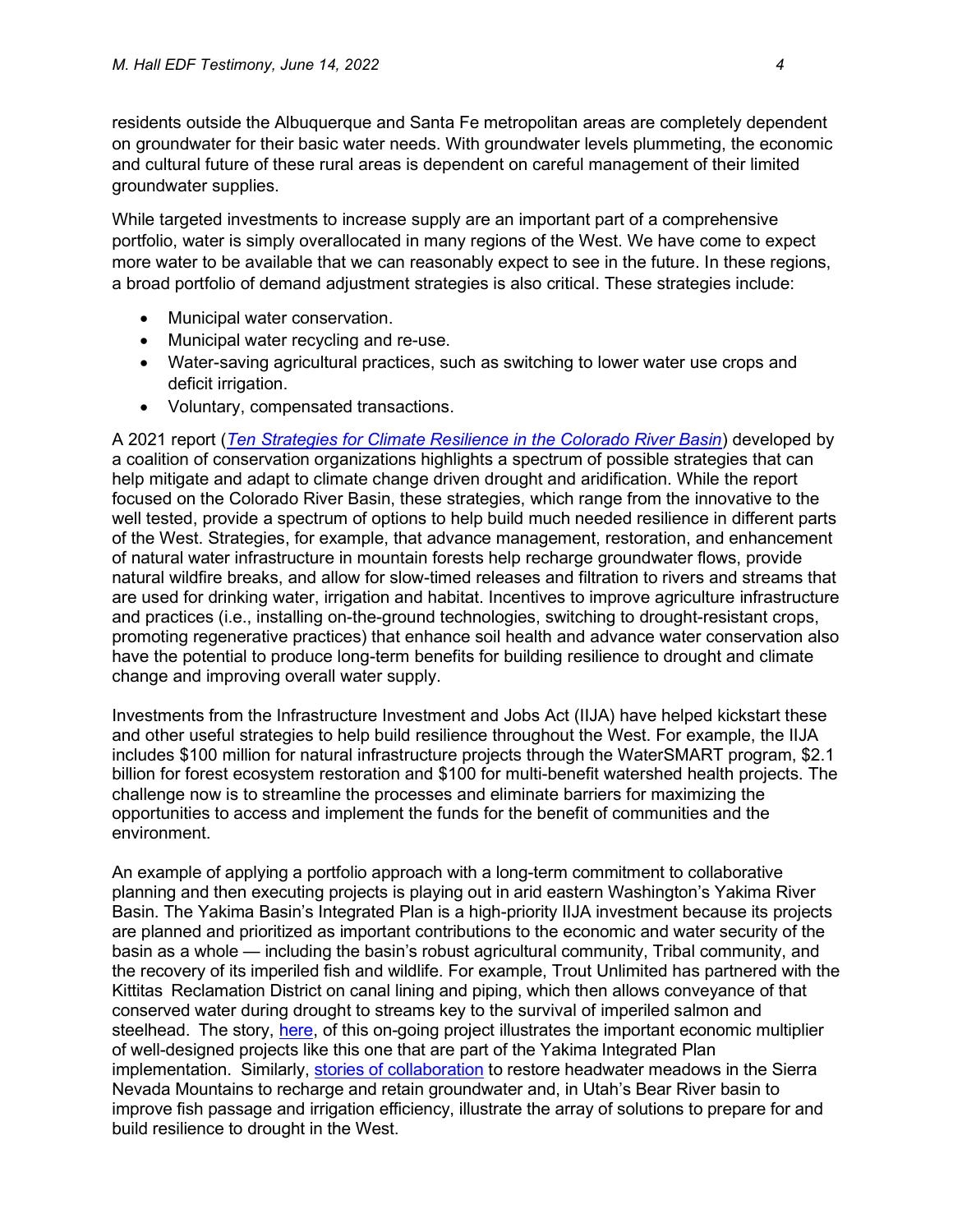#### Multibenefit Land Repurposing, an example from California's Central Valley

One example of a valuable resilience strategy has emerged from the work of EDF and a range of partners in California's San Joaquin Valley. Even with some possible supply enhancements, studies indicate between 500,000 and 1 million acres of agricultural land — about 15% of farmland in California's San Joaquin Valley, or roughly the size of Yosemite — are expected to go out of agricultural production over the next couple decades.

We, along with a number of thoughtful stakeholders in the Central Valley, realized that unmanaged, this transition will put many farm workers out of work and could mean large areas of the Central Valley could transform into a dust bowl, characterized by a patchwork of dusty fields with invasive weeds and pests, further impairing air quality in a region that has some of the worst air quality and asthma rates in the country.

To avoid this devastating outcome, the state of California has recently launched an innovative new Multibenefit Land Repurposing Program (MLRP). Through this program, California aims to transform the Central Valley into a water-resilient agricultural region by supporting the repurposing of previously irrigated land into a mosaic of vibrant new land uses that require less water, like habitat corridors, wildlife-friendly groundwater recharge areas or outdoor recreational spaces for families that can exist alongside productive agricultural lands.

The MLRP, established last year with \$50 million in initial funding, will enable farmers to receive payments for voluntarily conserving groundwater and repurposing some of their land to new beneficial and less water intensive uses that communities need and want. In May, the California Department of Conservation announced the first local projects to receive block grants through this new program. It's important to note that grant requests exceeded funding by more than 120% in this first round of applications, demonstrating strong interest and the need for even more funding. In addition, it's imperative to couple this program with efforts to expand job training programs as rural regions undergo this transition.

The creation of the MLRP has been an incredible collaboration, with broad support from a wide variety of interests. The long list of supporters included Friant Water Authority, Turlock Irrigation District, Association of California Water Agencies, San Luis Delta Mendota Water Authority, UC Merced, UC Kern Groundwater Authority, Grasslands Water District, Tri-County Water Authority, Southwest Kings Groundwater Sustainability Agency, East Kaweah Groundwater Sustainability Agency, Tulare Irrigation District, Tulare County, Madera County, Westlands Water District, Madera-Chowchilla Resource Conservation District, McMullin Area Groundwater Sustainability Agency, UC Collaborative Extension, Leadership Counsel for Justice and Accountability, Self Help Enterprises, CivicWell, Sequoia Riverlands Trust, The Nature Conservancy, Sustainable Conservation, American Farmland Trust, Ceres, Sierra Club, Audubon CA, UC Merced, CA Waterfowl, and RCRC.

Solutions that can provide benefits across agricultural, environmental and rural community sectors and community engagement are key elements of the MLRP. The program is prioritizing projects that deliver a combination of benefits rather than just one, such as groundwater recharge projects that also provide wildlife habitat. In addition, the program is ensuring that there is meaningful input from farmers, ranchers, disadvantaged community members and Tribes in the development and implementation of land repurposing plans and projects.

Importantly California's MLRP was developed, and will continue to evolve, with the specific conditions of the Central Valley in mind. However, the general concept is adaptable to a range